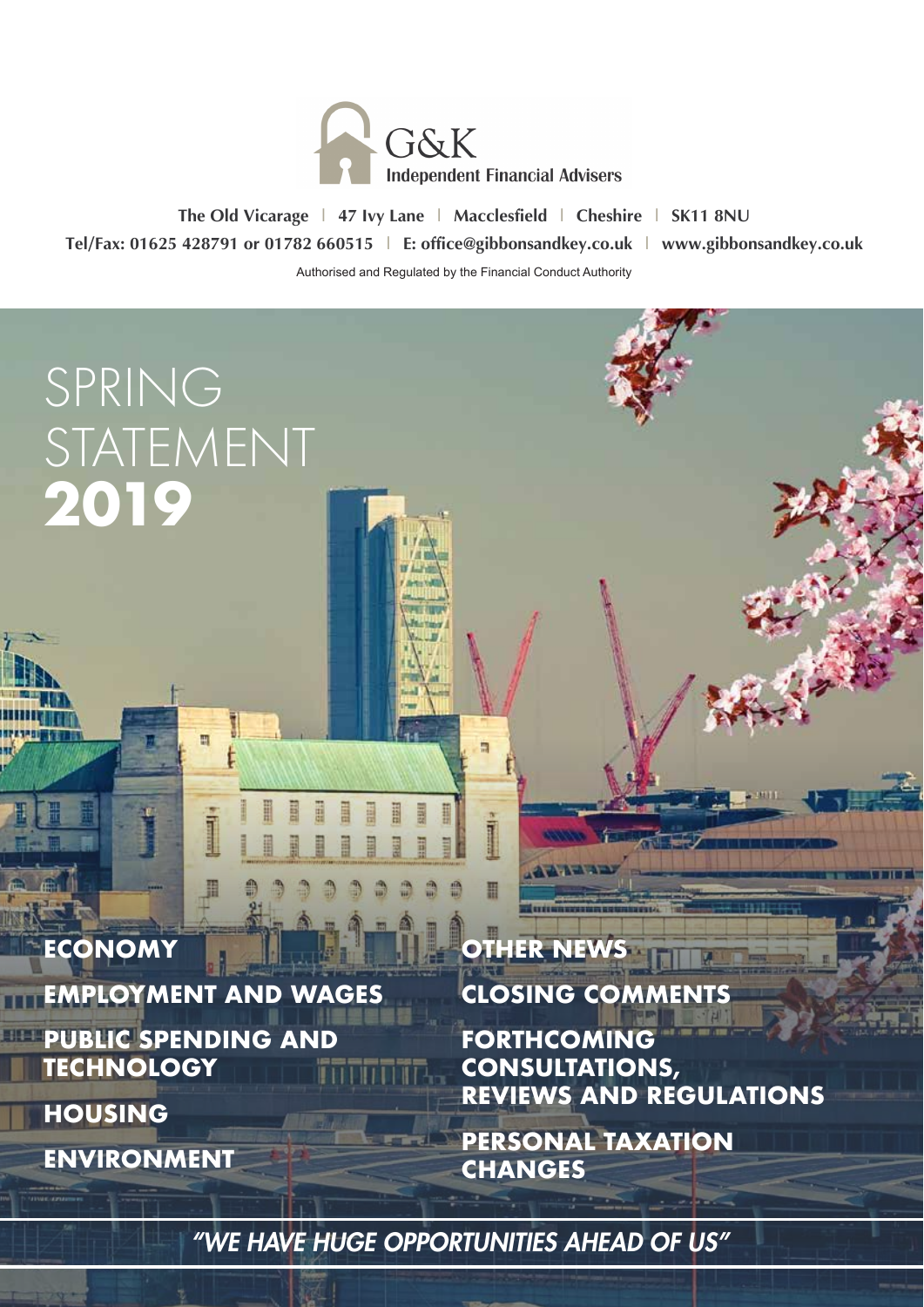# **SPRING STATEMENT**

MARCH 2019

Chancellor of the Exchequer, Philip Hammond, stood up in Parliament at 12.43pm on Wednesday, 13 March, to deliver his second Spring Statement at an inauspicious time following the House of Commons' dramatic rejection of the Government's Brexit deal the previous evening. He commented that: *"Last night's vote leaves a cloud of uncertainty hanging over our economy, and our most urgent task in this House is to lift that uncertainty"*. He spoke for 36 minutes before commending the statement to the House.

# THE ECONOMY

The Chancellor reported the Office for Budget Responsibility's (OBR) forecast for the UK economy. The figures show nine consecutive years of growth in Gross Domestic Product (GDP) and forecast that this growth would continue for the next five years. They predict 2019 will see growth of 1.2%, 2020 1.4% and the following three years 1.6%.

At the same time, the country's cyclically adjusted budget deficit is predicted to fall to 1.3% of GDP next year and is estimated to continue to fall to 0.5% by 2023, whilst CPI inflation will remain close to its 2% target for the duration of the forecast period.

Borrowing is forecast to fall from £29.3bn in 2019/20, £21.2bn in 2020/21, falling to £13.5bn in 2023/24, its lowest level in 22 years, if achieved.

The Chancellor announced it is the Treasury's policy to continue to take a *"balanced approach"*, maintaining high public capital investment whilst borrowing and debt fall. He will initiate a threeyear Spending Review to be delivered alongside the Autumn Budget, assuming a Brexit deal is agreed.

# EMPLOYMENT AND WAGES

Official figures show that, over the past nine years, employment in the UK has grown by 3.5 million. The OBR believes this figure will increase by a further 600,000 by 2023. The unemployment rate

*He reiterated that the government's priority for public spending continued to be: "putting the NHS first in-line – as the British public would expect".* 



now stands at 4.0% of the working population, which is the lowest recorded level since 1975. They go on to predict that this trend will continue for the next five years.

Further good news came as wage growth was recorded to be rising at its fastest rate for over a decade and is forecast to continue to grow faster than inflation.

#### PUBLIC SPENDING AND TECHNOLOGY

Mr Hammond announced a number of important spending initiatives, which include an immediate commitment of £100 million to the police forces in England and Wales, specifically to address the recent surge in knife crime; £79m investment in the 'ARCHER2' super-computer – providing researchers with a five-fold increase in computing capacity; £81m investment in a new Extreme Photonics Centre (state-of-the-art laser technology); £45m for 'Bioformatics' research in Cambridge (a genomics science). He commented: *"Technology does not stand still and neither can we"*.

He reiterated that the Government's priority for public spending continued to be: *"putting the NHS first in-line – as the British public would expect"*. Although he didn't pledge any further funding, he emphasised the commitment of an additional £34 billion funding per year, announced previously.

# HOUSING

The Chancellor was happy to announce that the Government had overseen the building of 220,000 new homes in 2018, the highest level in all but one of the last 31 years. He confirmed the *"ambitious plan to restore the dream of home ownership to millions of younger people"* is already delivering. This includes a five year £44 billion housing programme, raising annual housing supply to 300,000 by the mid-2020s, the Help-to-Buy Equity Loan Scheme and the abolition of Stamp Duty for most first-time buyers. All of these measures have combined to restore the proportion of first-time buyers to above 50% of the market for the first time in a generation. The Chancellor announced a new £3 billion Affordable Homes Guarantee Scheme to support delivery of 30,000 homes.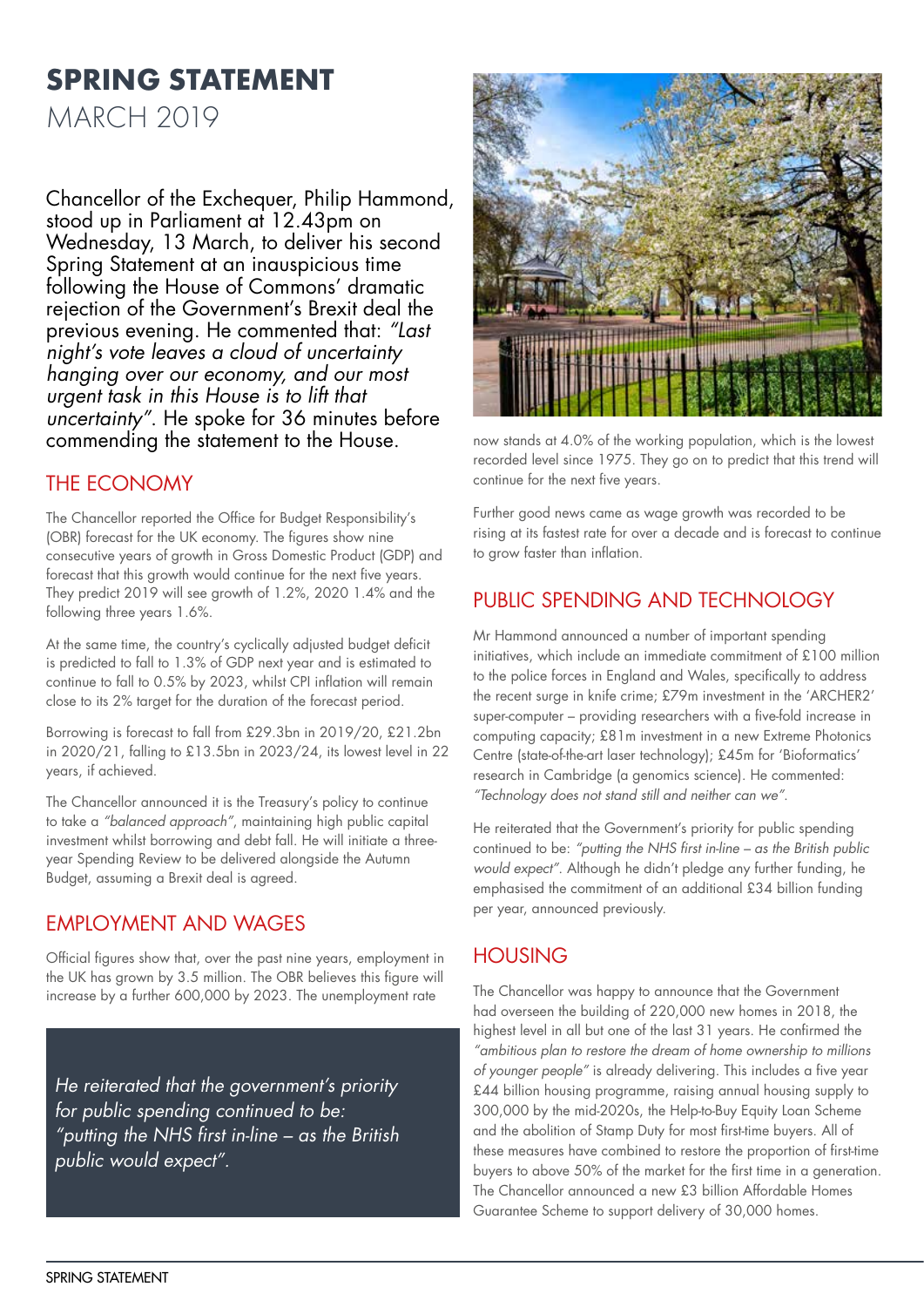#### ENVIRONMENT

*"We lead the world"* in climate change, boasted the Chancellor, as he announced the UK is reducing the carbon intensity of our economy faster than any other G20 economy. The Government intends to publish a call for evidence on whether all passenger carriers should be required to offer additional carbon offsets, giving customers the option for zero carbon travel.

He went on to add that he intends to introduce a Future Homes Standard that will ensure that new homes are not permitted to utilise fossil fuel heating systems from 2025.

Given that he believes biodiversity has an important link with economic growth, he wants to address the plague of plastic waste. A comprehensive global review of the link between biodiversity and economic growth is being launched this year. The forthcoming Environment Bill intends to ensure that delivery of infrastructure and housing will not be at the expense of biodiversity. He announced a Marine Protected Area of an additional 445,000 sq. km. of the South Atlantic Ocean around Ascension Island.

#### OTHER NEWS

- Hammond introduced his concept of a 'deal dividend', which he described as the UK's increase in wealth in the event of an orderly exit from the EU
- Up to £260 million for Borderlands Growth Deal and £60 million Transforming Cities Fund
- Paper landing cards to be ended for some countries and to replace that system with 'e-Gates' at all port entries (June)
- PhD qualified potential immigrants will be exempt from current visa rules (Autumn)
- Free sanitary products in schools in England from the new school year
- Companies' audit committees to review late payments to suppliers
- Apprenticeship Levy Budget 2018 announced the co-investment rate will be halved from 10% to 5%, and the amount employers can transfer to their supply chains would increase to 25% – these changes will now take effect from April 2019
- National Living Wage the government confirmed the Low Pay Commission's remit for 2019, and later this year will set a new remit beyond 2020

#### CLOSING COMMENTS

Philip Hammond closed his Spring Statement with these words:

*"We have huge opportunities ahead of us: our capital is the world's financial centre; our universities are global powerhouses of discovery and innovation; our businesses are at the cutting edge of the tech revolution. And we have shown that we are not shy, as a nation, of the tasks that lie ahead.*

*"We are addressing the environmental challenges that threaten our planet; we are building the homes that the next generation desperately need. We are investing in our future, tackling the productivity gap and embracing technological change, rising to its challenges and seizing its opportunities.*

*"Our potential is clear; our advantages are manifest; we are the fifth largest economy in the world. A proud, successful, outward-looking nation, with no limit to our ambition and no boundaries to what we can achieve. A brighter future is within our grasp; a Britain the next generation will be proud to call their home."*

#### FORTHCOMING CONSULTATIONS, REVIEWS AND REGULATIONS

- Consultation on preventing abuse of the R&D tax relief for small and medium-sized enterprises
- Insurance Premium Tax operational review
- Consultation on maturing Child Trust Funds (CTF)
- National Insurance Contributions Employment Allowance draft regulations
- VAT simplification and the Public Sector policy paper
- Enterprise Investment Schemes (EIS) approved fund guidelines
- Capital Gains Tax (CGT) private residence relief consultation
- Stamp Taxes on shares consideration rules consultation
- Helping businesses to improve the way they use energy: call for evidence
- Energy efficiency scheme for small and medium-sized businesses: call for evidence
- Financial Services Legislation following consultation later this year, the Government will legislate to ensure the UK can maintain world-leading financial services regulatory standards, remain open to international markets, and realise new trading opportunities
- No Safe Havens 2019 policy paper setting out the Government's achievements in tackling tax avoidance, evasion and other forms of non-compliance

#### PERSONAL TAXATION CHANGES ANNOUNCED AT THE AUTUMN 2018 BUDGET

- Personal Allowance rises to £12,500 (up from £11,850) from 6 April 2019
- Higher Rate Income Tax threshold rises to £50,000 (from £46,350) from 6 April 2019 (not Scotland)
- Personal Lifetime Allowance increases to £1,055,000 (up from £1,030,000) from 6 April 2019
- Individual Savings Account (ISA) investment limit for 2019/20 remains at £20,000
- Junior Individual Savings Account (JISA) and Child Trust Fund (CTF) investment limit rises from £4,260 to £4,368 from 6 April 2019, uprated in line with CPI
- Capital Gains Tax annual exempt amount rises from £11,700 to £12,000 for 2019/20
- First-time buyers purchasing shared equity homes of up to £500,000 eligible for first-time buyers' relief (immediate effect from 29/10/18)